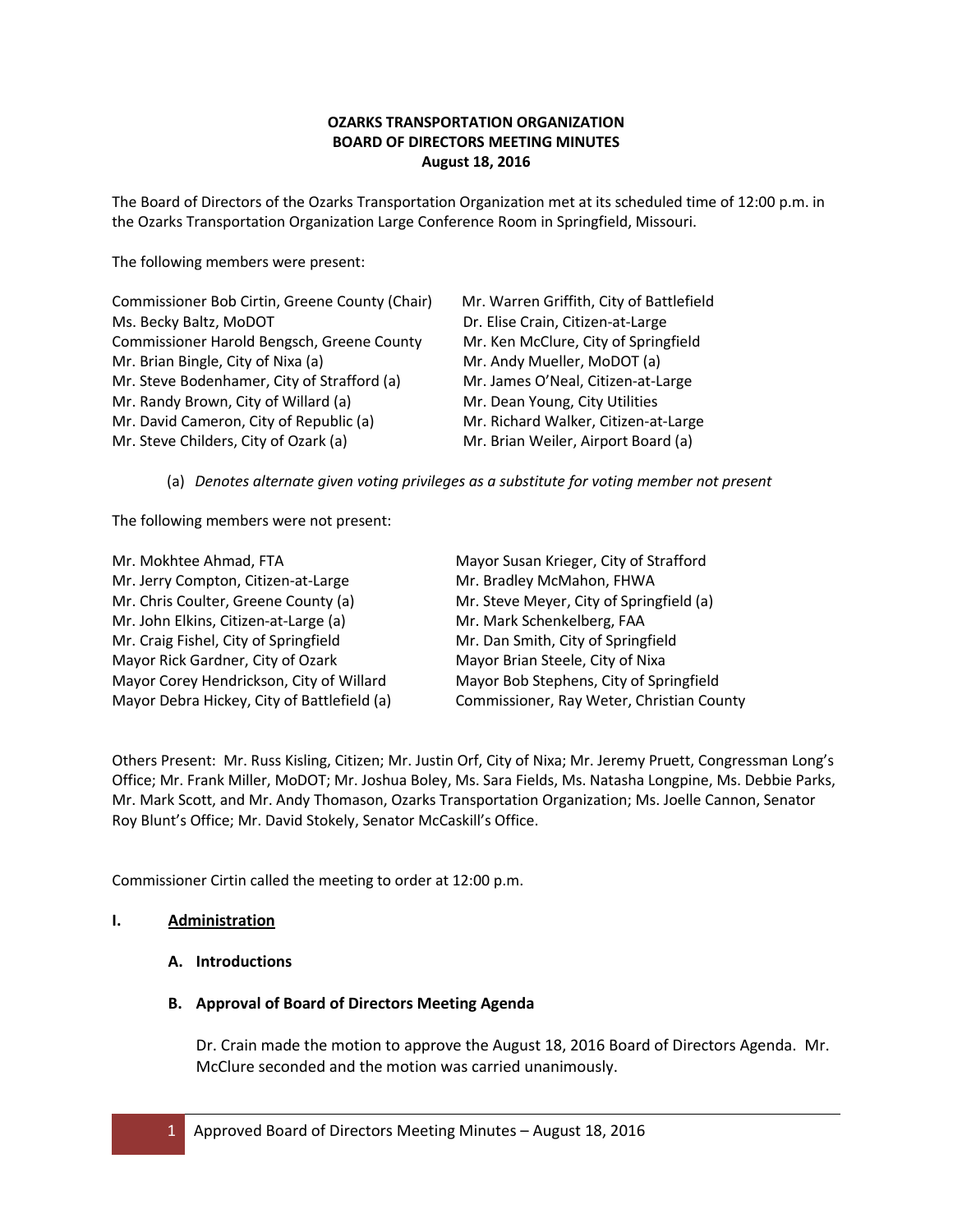### C. **Approval of the June 16, 2016 Meeting**

Mr. McClure asked if it should be the June 16, 2016 meeting minutes. Ms. Parks stated that was correct.

Mr. Bengsch made the motion to approve the June 16, 2016 Meeting Minutes. Mr. Griffith seconded and the motion carried unanimously.

## **D. Moment of Silence**

A moment of silence was observed to commemorate the life of James Everett "Mitch" Mitchell. Mitch was the City Administrator of Willard and a member of the OTO Board of Directors.

## E. **Public Comment Period for All Agenda Items**  None.

## **F. Executive Director's Report**

Ms. Fields stated that Andy Thomason was new to the OTO staff. He started in June and was working on the Congestion Management Report that monitors congestion. It is an exciting report and had been done a couple times in the past. This time it will use the OTO Travel Wi-Fi units that are producing travel times automatically. The units were purchased in conjunction with MoDOT and the City of Springfield, so it is exciting to have data coming in. That data will be reflected in this report and will come out hopefully by the end of the year. He has also been working on the Traffic Incident Management Plan and Subcommittee. The subcommittee is trying to find some easily implemented action items. There are currently fifty options here and the committee is trying to narrow those down and come up with ways to clear incidents from the roadways a little bit faster. Partnering together can make it more efficient to clear accidents. He has obtained a Masters in Planning from Kansas State. He worked for a year at the Lake of the Ozarks Council of Governments. In addition, Dave Faucett from the Southwest Missouri Council of Governments will be starting in a month. He will be replacing the GIS Specialist who left in May.

The Missouri Highway and Transportation Committee was back in Springfield on August 3. Matt Morrow represented the region and gave a presentation. He highlighted some of the freight improvements. He also highlighted the regions partnerships and how much money had been contributed locally and brought to Southwest Missouri from the State. It was a good presentation. The MoDOT Director, Patrick McKeena also gave a presentation. He will be at the October Board of Directors meeting.

The Transportation Alternatives Program has replaced the Federal Enhancement Program. The funds primarily fund Bicycle and Pedestrian improvements for the OTO area. The OTO is allocated a certain amount of funds, which has gone down significantly. It is now less than \$500,000 a year. The Transportation Alternative Program Subcommittee (which is made of representatives from all the member jurisdictions) is proposing that the OTO try and fill in the Regional Trail Network in lieu of doing a lot of small projects. The Bicycle and Pedestrian Committee has been working on outlining the Regional Trail Network to see how connections can be made. The committee put two Trail Projects on the Priority Projects of Regional Significance. The committee is proposing to take the next year and hire a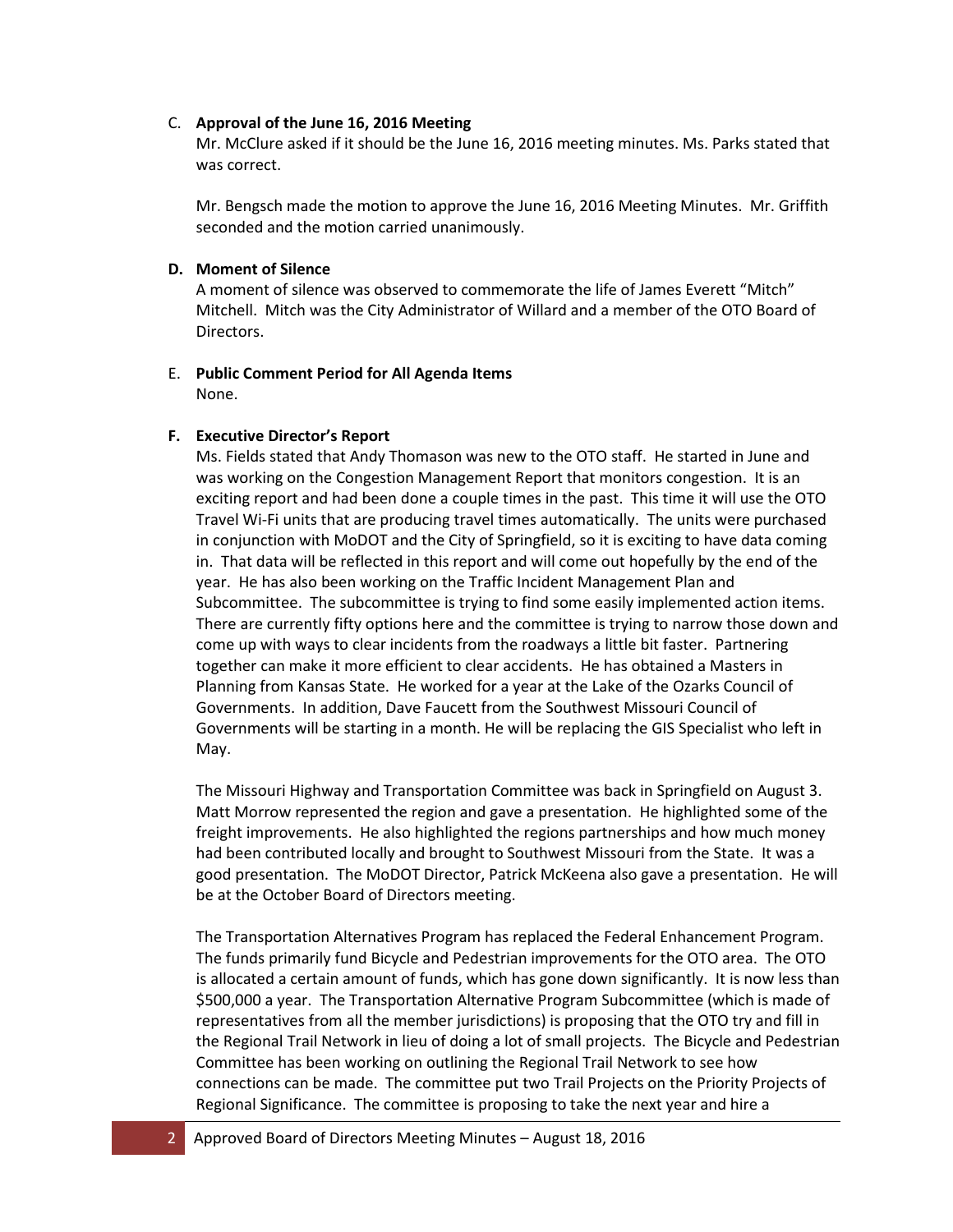consultant to scope and give cost estimates of those projects. Then these would be placed in priority order and take a couple years of funding at a time, and fund a section at a time. It will be really beneficial and impactful to the whole OTO region to say there is a complete trail network. The idea is to put \$150,000 in the budget and see how it comes out. There will be a Unified Planning Work Program amendment at the next Board of Directors meeting. The \$150,000 would come out of the OTO operating funds and the OTO bank account for match. There would not be additional funding asked for. It would put the region in a good position for future grant funds. TIGER Grant is one of the grants, which has a \$5 million minimum. If some big projects were put together maybe the OTO could get some additional federal investment. The thought is that it would go through the Bicycle and Pedestrian Committee and then the Technical Planning Committee before coming to the Board of Directors.

Mr. Childers asked if Ms. Fields had said the projects were already chosen to put in the plan. Ms. Fields stated that right now the projects are just cost estimates and are going to evaluate, prioritize what projects are put in. The idea is to use the plan that is in the Long Range Transportation Plan, to use the trails that are already in place. There is a map of Bicycle and Pedestrian projects and the maps have sidewalks, bike lanes, and trails. The City of Ozarks is in there. There are a lot of trails in Ozark so that might have to be honed a little.

Ms. Fields also mentioned that the OTO was going to begin the prioritization of projects for next year's Statewide Transportation Program. One of the items to look at, is to use some of the Congestion Management Process criteria in the prioritization process. It comes up really quick at the first of the year.

### **G. MoDOT Update**

Ms. Baltz was pleased to announce that MoDOT won an award for the Battlefield/U.S. 65 project at the Mid-American Association of Highway Transportation Officials Conference that was held last week. The category was innovations and Battlefield/U.S. 65 is a diverging diamond. The project used the diverging diamond configuration while it was under construction. That had not been done before. The other diamonds involved building the whole thing, keeping the old configuration and changing it over when construction was complete. Using the configuration really helped in the construction process and helped move the traffic through more efficiently. All of the middle part of the country was competing. There is a great history of collaboration and this project is no exception to that. She presented OTO, the City of Springfield, and Greene County with a certificate that talks about the award and all the partners that were included. She stated that we are the envy of the state with how we work together to collaborate in this community.

Ms. Baltz stated that MoDOT's Director is really working to put together information that simplifies how transportation funding works. It can be a little complex for all the communities who deal with the funding, to understand that it is not always a simple process. He really wants to Missourians to understand where the funding comes from and how it is spent. She went through a handout that showed the process.

#### **H. Legislative Reports**

Ms. Cannon stated that the Senate session would start back up in September.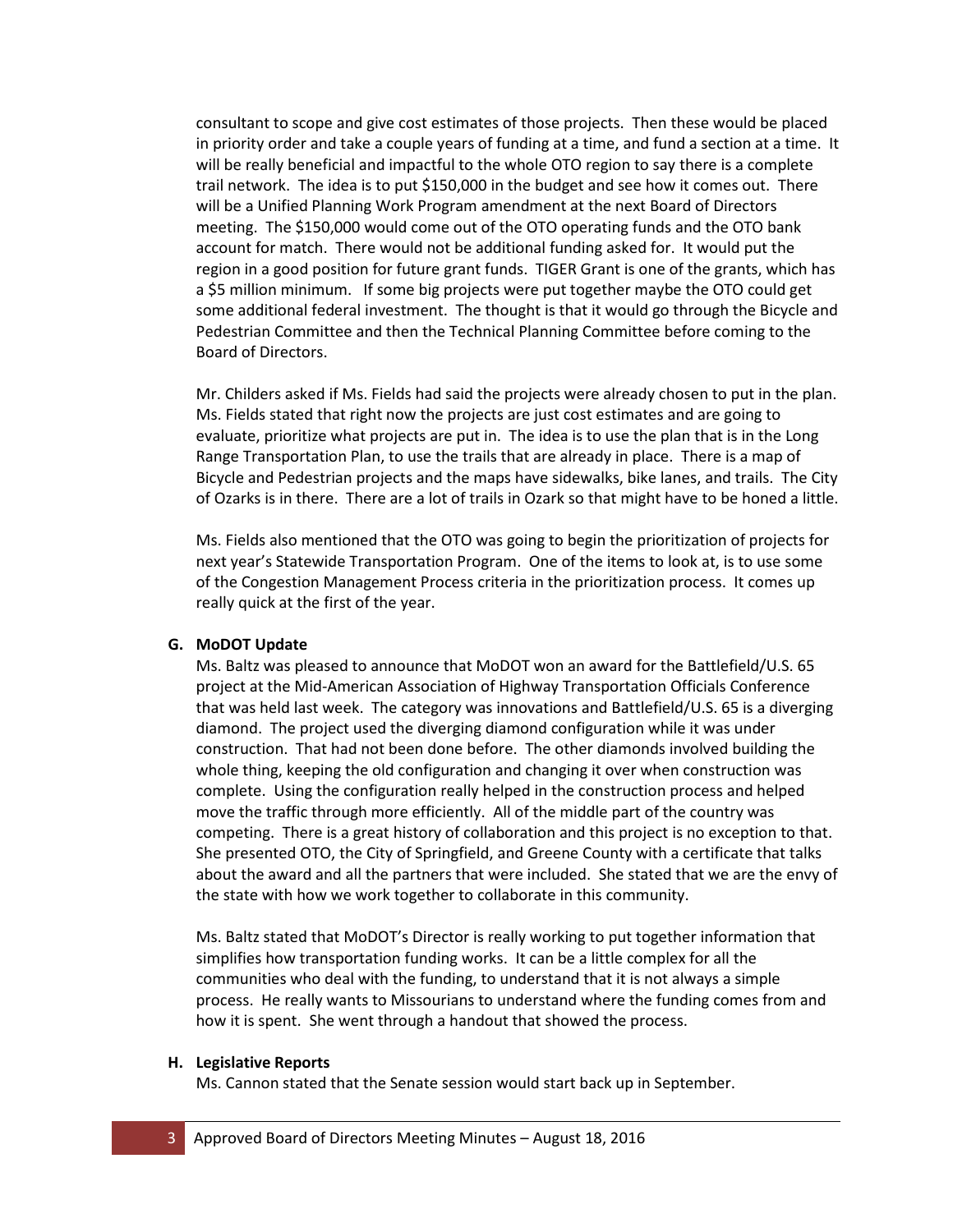Mr. Stokely stated that Senator McCaskill and the other Representatives and Senators were very busy throughout their districts in the entire state. The Senator is currently working on many issues.

Mr. Pruett stated that the Congressman is looking forward to getting back to Congress next month. The House had passed a bill called 21 Century Cures and it passed overwhelmingly. It came out of Committee with a 52 to 0 vote. It is over in the Senate where the hope is it will pass. It is to open doors for research and development on new cures. The tagline is that there are 10,000 diseases and 500 cures.

#### **II. New Business**

#### **A. Transportation Plan 2040 Final Draft**

Ms. Longpine stated that the Transportation Plan 2040 had been a multiyear process. It started with the revision of the Travel Demand Model in 2013 and that showed what to expect with changes to traveling cars through 2040. Then changes were made to the Major Thoroughfare Plan, which shows how to plan for roads to accommodate uses by 2040. A lot of public input was done to develop the draft, then it went back out for public input for the final draft. It was put together and brought to the Board today. She presented the Transportation Plan 2040 Draft.

Mr. Griffith made the motion to approve the Transportation Plan 2040 Draft. Mr. O'Neal seconded and the motion was carried unanimously.

#### **B. Draft FY 2017-2020 Transportation Improvement Program**

Ms. Longpine presented the Draft FY 2017-2020 Transportation Improvement Program.She stated that something exciting this yea,r is that there is additional funding to do major projects. This has gone through the Board before and that prioritization was included in the MoDOT STIP and programmed into the TIP.

There are a couple of changes included in the agenda. There are comments from USDOT on items that were caught or recommendations to communicate information to the TIP better. It is included, as well as how the OTO addressed the comments. There was on adjustment made. It is for \$2,000 on the East Kearny ADA Improvement project. This if for engineering match going into the STIP. When the motion is made please incorporate the public comment that has been received since the Technical Planning Committee and that will be included in the TIP and sent up for approval from USDOT.

Mr. O'Neal clarified that the comments that are shown here are from both the U.S. Department of Transportation and MoDOT. What are reflected here are comments that are incorporated into this. Staff has made responses or included what was suggested. Ms. Longpine replied that was correct and that there is additional public comment and copies of that would be included in the TIP as well.

Ms. Longpine stated that the TIP motion should incorporate the public comment received since the draft was published and it would be included in the TIP.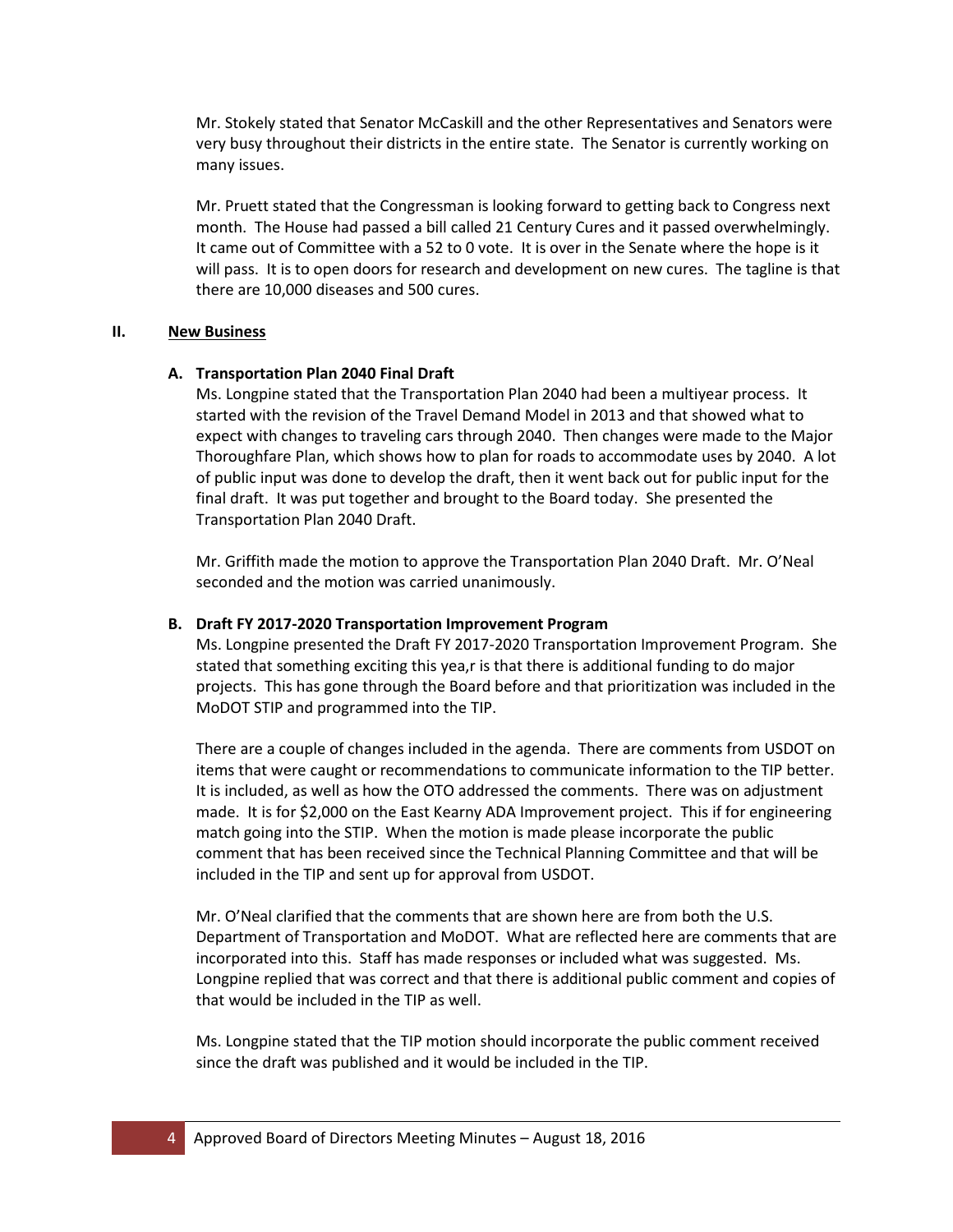Mr. O'Neal made the motion to approve the FY 2017-2020 TIP. Mr. Weiler seconded and the motion was carried unanimously.

### **C. Planning Process and Financial Capacity Certification**

Ms. Longpine stated that when the Transportation Improvement Program is approved, the OTO is also asked to certify that the planning process addresses how to incorporate certain requirements at the federal level. She outlined the Planning Process and Financial Capacity Certification.

Dr. Crain made the motion to approve the planning process and financial capacity certification. Mr. McClure seconded and the motion was carried unanimously.

#### **D. Reasonable Progress Extension**

Ms. Longpine stated that the latest round of Transportation Alternative Program or Enhancement Funding enacted a Reasonable Progress Policy. Certain milestones are expected by certain dates. There is one chance to request an extension if the deadline is not met. Previously a request was brought forward from the Willard School District. The school district is now ahead of schedule, it is moving forward and is ready to construct. The two projects that are being presented today are from the City of Republic and City of Springfield. The City of Republic's request is for the Route 174 multi-use trail project. It was behind due to the right-of-way process. The City is going through the process with the school district. There were some additional meetings and signatures that were required. That has put the project about five months behind the initial schedule.

The City of Springfield is requesting an extension for the Grant Avenue and College sidewalks. There were some right-of-way issues related to design changes and construction easements. That put the project about eleven months behind schedule. The OTO is still on track to have the additional money spent. The program requires that the entity gets through the money and obligate every three years of the initial obligation, so it is safe on that front at this point in time.

Mr. McClure made the motion to approve the reasonable progress extension. Mr. Griffith seconded and the motion was carried unanimously.

### **E. Discussion of Intersection Cost Share Projects**

Ms. Fields stated that she met with the members and asked for the priorities last fall. At the time, there was no known funding. Over and over the response indicated that the bottlenecks at intersections were the biggest issue for traffic congestion. Later it was discovered that there would be a little bit of funding for MoDOT and the State Transportation Program. OTO asked for an Intersection Cost Share Program. MoDOT graciously agreed and the Highway Commission approved it on July 7. There is a list of proposed intersections, emails went out and had a lot of discussion on what that list should look be. That list is included in the agenda. MoDOT staff worked through the cost estimates and \$10 million was programmed over the fiscal years of 2018 and 2020. It looks like the OTO can afford all the intersection improvements that were proposed after the cost estimates came in. A competitive application is not being proposed. There will be an application that will need to be approved by the council or board and approved for the member to agree to pay for half the cost of the intersection and to submit the application by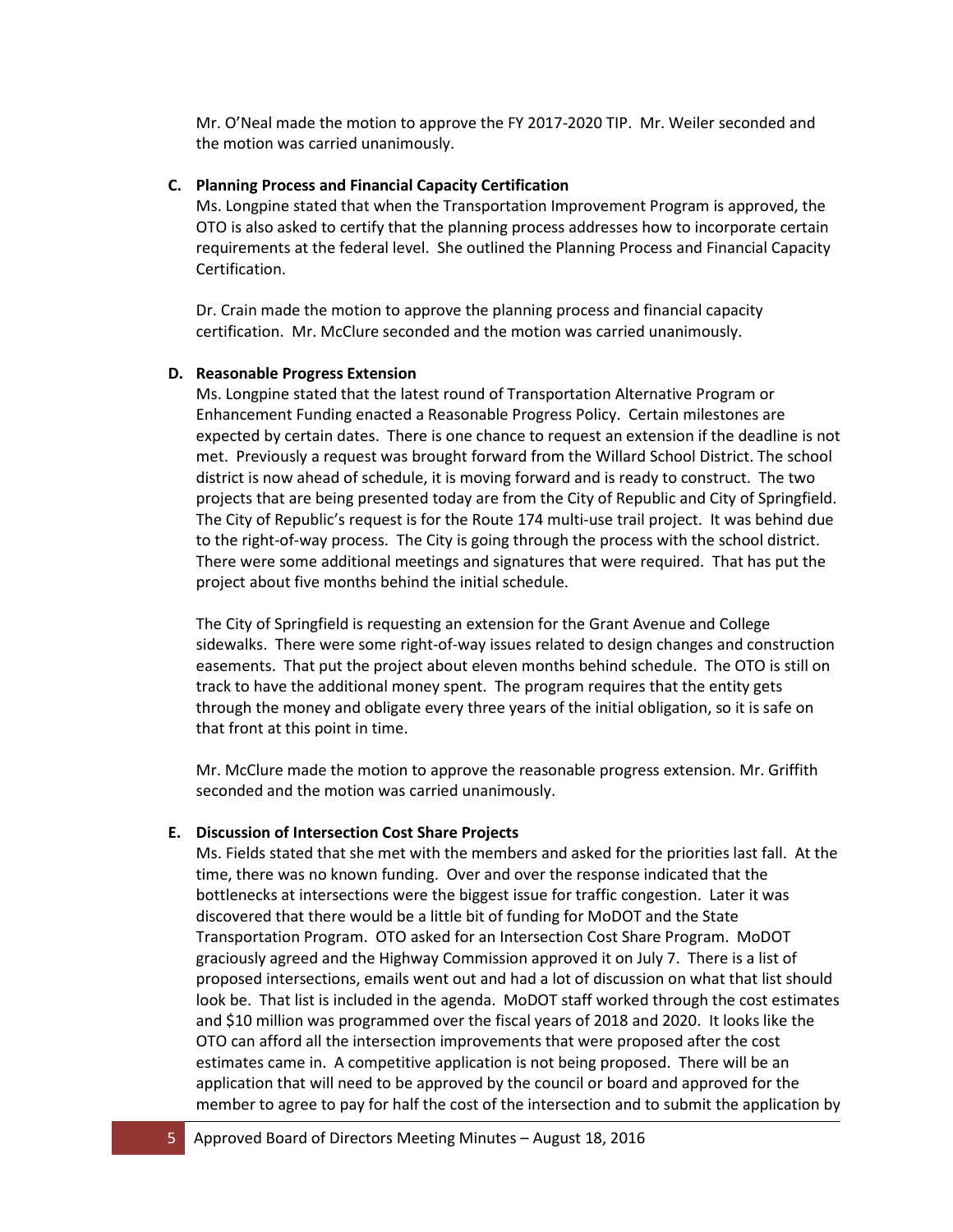August 29. The plan is to have two rounds of TIP/STIP amendments. The first set would be at the next meeting for scoping. That would give MoDOT staff the money to further investigate the cost of the improvement. That would be brought again in November and December with a TIP amendment to program actual cost. It is hard to prepare a list until all the costs and details are known. MoDOT staff has been working hard to iron that all out. The costs are not expected to be final costs, but are getting closer all the time. The earliest construction would start fall 2017 for the 2018 projects.

### **F. Missouri Moves Cost Share Applications**

Ms. Fields stated that MoDOT had begun soliciting applications for the Missouri Moves Program. It was a program from the General Assembly that had given \$20 million out of the General Revenue fund for a Cost Share Program for the current fiscal year. \$7 million had been set aside for multimodal. \$13 million remained for roadway projects. The applications are limited to \$5 million. There were 14 actual applications from the Southwest MoDOT District. The total requests were a little over \$13 million. OTO's applications totaled \$3.7 million. There were six applications and all were multimodal. She went through the list of projects. The projects were presented at the July Technical Planning Committee for a consensus that the projects were good. The OTO wrote support letters for all the projects. The Southwest District also wrote support letters as part of the requirement. In addition, MoDOT staff worked hard to get sidewalk plans. The sidewalk plans are 30 percent complete which will give the applications additional points. She went over the scoring system.

Ms. Baltz stated that there had been 101 applications received statewide for \$70 million. That speaks for the transportation improvement needs. It is a maximum of \$5 million which means the area could get less than \$5 million. MoDOT is still in the process of looking at the scores for all the projects. The projects are scored at the central headquarters and also at the district level. The Southwest District has been asked to score and prioritize the projects and a final decision will be made rapidly. Mr. Weiler inquired what the total value of the multimodal projects that had been received. Ms. Baltz asked Mr. Miller if \$140 million was correct. Mr. Miller stated it sounded right.

Mr. Bengsch asked Mr. Weiler what a Transient Hanger was that the airport has requested. Mr. Weiler stated that airports have a lot of large hangers for base aircraft. A lot of companies fly in and do business and park the airplanes on the rams. The airport had an arrangement with an individual, but that individual sold his hanger to a base tenant. It is to protect planes like a garage from storms and ice. It really is an economic issue.

Mr. McClure stated that the OTO had not prioritized the projects before the submission. Ms. Fields stated that MoDOT had asked for the priorities, but staff was not willing to prioritize since the projects were all high priorities. Ms. Baltz stated that MoDOT was ranking the projects.

### **G. Year-End Financial Statements**

Ms. Parks stated that the OTO Treasurer, Jerry Compton was not able to attend the meeting. He had reviewed the financial statements. This is the Fiscal Year 2016, which ended June 30. It is under the Item G and has been divided into two sections either Operational or UPWP. She summarized the major projects and expenses during the fiscal year.